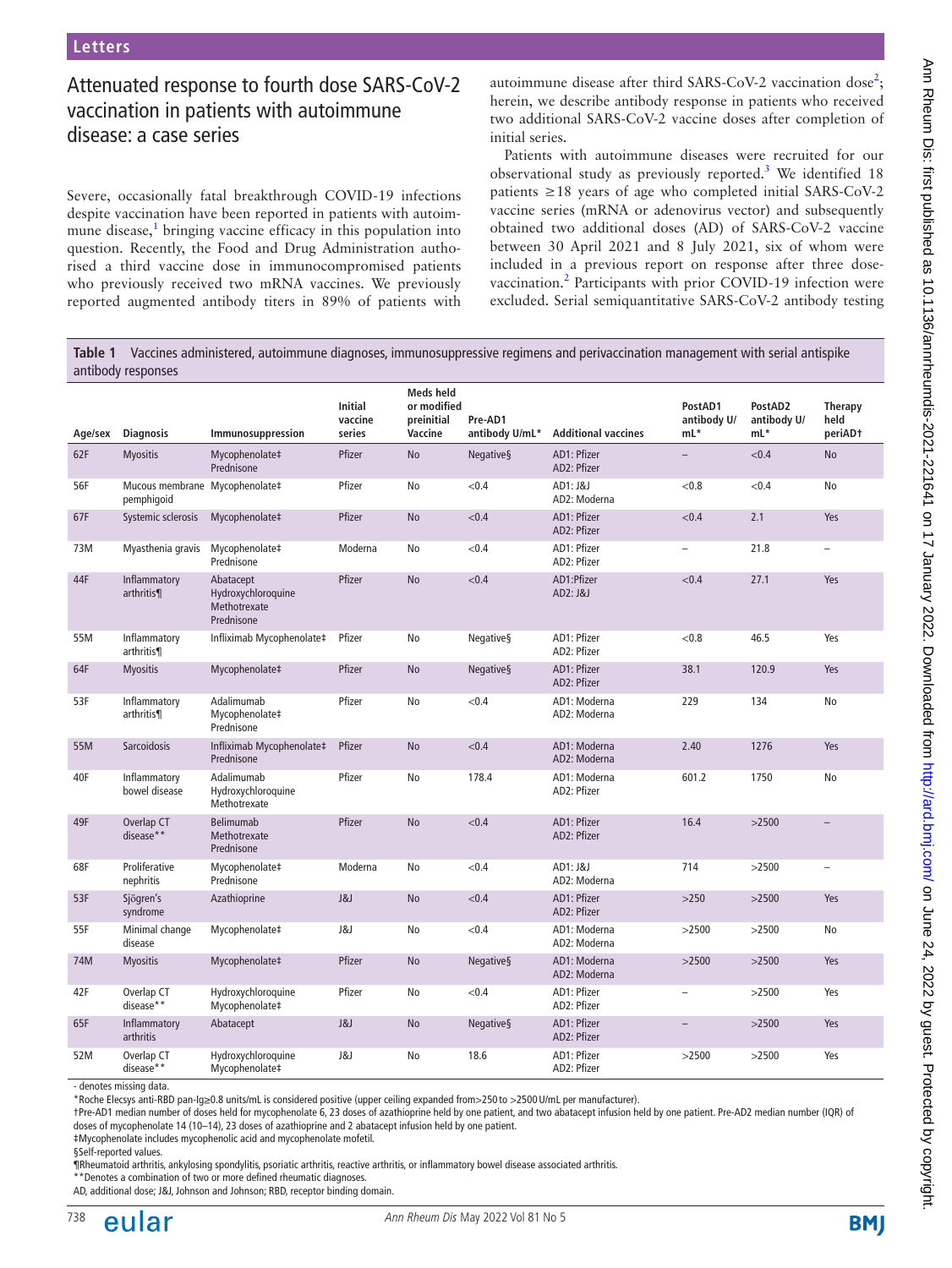was completed on the Roche Elecsys anti-SARS-CoV-2 S enzyme immunoassay, which measures total antibody to the SARS-CoV-2 S-receptor binding domain protein (positive  $\geq 0.8$  U/mL) and a consistent correlate of plasma neutralising capacity.<sup>4</sup> Participants provided informed consent electronically.

Thirteen participants were female, with a median (IQR) age of 56 (52–66) years [\(table](#page-0-0) 1). The most common autoimmune diagnoses included inflammatory arthritis (n=4), myositis  $(n=3)$  and overlap connective tissue disease  $(n=3)$ . Participants completed initial vaccine series with two doses of Pfizer  $(n=11)$ , Moderna (n=2) or single dose of Janssen/Johnson and Johnson (J&J)  $(n=5)$ . Mycophenolate was the most common immunosuppressive therapy (13/18) with median (IQR) daily dose of 2500mg (1125, 3000mg). All participants reported continuation of immunosuppression without interruption or modification during the initial vaccine series.

There were 16/18 participants with negative anti-spike antibody response at a median of 84 (31–90) days after initial vaccine series. Participants reported the following additional vaccinations: AD 1 (AD1): Pfizer (n=11), Moderna (n=5),  $[\&]$  $(n=2)$ , followed by AD 2 (AD2) of Pfizer  $(n=11)$  or Moderna  $(n=6)$  or J&J (n=1). Most participants (11/18) reported temporarily withholding of immunosuppressive therapy in the period surrounding the AD. Among those who completed antibody testing after AD1 (12/18), antispike antibodies increased above the threshold of positivity in eight participants and remained negative in two participants at a median (IQR) of 24 (14–31) days. Antibody testing was performed at a median (IQR) of 32 (28–34) days after AD2 in all participants, with median (IQR) antispike antibody titre of 1750U/mL (26–2500). Both participants with persistently negative response reported use of mycophenolate and did not undergo perivaccination interruption of therapy.

This study has several limitations including small sample size, convenience sampling and lack of data on cellular response. Furthermore, most participants continued immunosuppressive therapy during initial vaccine series but modulated therapy around the time of AD which confounds results and limits interpretation of our findings; larger studies are required for systematic evaluation. We cannot exclude asymptomatic COVID-19 infection as we did not complete antinucleocapsid testing. Participants who initially received the J&J vaccine received a total of three doses while those who initially received mRNA vaccine received a total of four doses, which limits comparability. We did not routinely collect baseline disease activity or severity and the reason for participants receiving two AD, as opposed to a single AD, is unknown.

This is the first case series describing antibody responses to two AD of SARS-CoV-2 vaccines in patients with autoimmune disease on immunosuppression. While most patients demonstrated an augmented antibody response, our findings suggest that a subset of patients who do not withhold immunosuppression continue to have an impaired vaccine response despite four vaccine doses; this is similar to findings in other immunosuppressed popula-tions.<sup>[5](#page-2-4)</sup> Both non-responders reported use of mycophenolate and continued therapy during the peri-vaccination period, which is consistent with findings that temporary interruption in immunosuppression can augment the humoral response,  $2^6$  although, a recent case report demonstrated seroconversion following four vaccine doses without interruption of immunosuppression.<sup>7</sup> More studies are needed to identify patients who may benefit from antibody monitoring, refinement in vaccination schedule, adjustment of perivaccination immunosuppression, or other strategies such as prophylactic therapies to better protect this vulnerable population.

#### **MayanTeles,<sup>1</sup> Caoilfhionn M Connolly**  $\bullet$  **,<sup>2</sup> Sarah Frey,<sup>3</sup> Teresa Po-Yu Chiang,3 Jennifer J Alejo,3 Brian J Boyarsky,1** Ami A Shah,<sup>2</sup> Jemima Albayda,<sup>2</sup> Lisa Christopher-Stine,<sup>2</sup> William A Werbel,<sup>4</sup> **Dorry L Segev,1,5 Julie J Paik 2**

<sup>1</sup>Surgery, Johns Hopkins, Baltimore, Maryland, USA

<sup>2</sup> Division of Rheumatology, Johns Hopkins University School of Medicine, Baltimore, Maryland, USA

<sup>3</sup>Surgery, Johns Hopkins University, Baltimore, Maryland, USA

4 Infectious Diseases, Johns Hopkins University, Baltimore, Maryland, USA 5 Johns Hopkins University Bloomberg School of Public Health, Baltimore, Maryland, USA

**Correspondence to** Dr Dorry L Segev, Surgery, Johns Hopkins, Baltimore, MD 21205, USA; dorry@jhmi.edu

#### **Handling editor** Josef S Smolen

**Twitter** Caoilfhionn M Connolly [@CaoilfhionnMD](https://twitter.com/CaoilfhionnMD) and Jennifer J Alejo [@JenLAlejo](https://twitter.com/JenLAlejo)

**Acknowledgements** We would like to acknowledge the contributions of: Jake A. Ruddy BS, Allan B. Massie PhD, and Jacqueline M. Garonzik-Wang MD PhD.

**Contributors** Substantial contributions to the conception or design of the work; or the acquisition, analysis, or interpretation of data for the work. MT, CMC, SF, BJB, JA, TP-YC, AAS, JA, LC-S, WAW, DLS and JJP. Drafting the work or revising it critically for important intellectual content. MT, CMC, SF, BJB, JA, TP-YC, AAS, JA, LC-S, WAW, DLS and JJP. Final approval of the version to be published MT, CMC, SF, BJB, JA, TP-YC, AAS, JA, LCS, WAW, DLS and JJP. Agreement to be accountable for all aspects of the work in ensuring that questions related to the accuracy or integrity of any part of the work are appropriately investigated and resolved. CMC, MT, JA, DLS and JJP.

**Funding** This work was made possible by the generous support of the Ben Dov family. This work was supported by grant number F32DK124941 (Boyarsky), T32DK007713 (Alejo) from the National Institute of Diabetes and Digestive and Kidney Diseases (NIDDK), K24AI144954 (Segev), U01AI138897 and K23AI157893 (Werbel) from National Institute of Allergy and Infectious Diseases (NIAID), K23AR073927 (Paik) from National Institute of Arthritis and Musculoskeletal and Skin Diseases (NIAMS).

**Disclaimer** The analyses described here are the responsibility of the authors alone and do not necessarily reflect the views or policies of the Department of Health and Human Services, nor does mention of trade names, commercial products or organisations imply endorsement by the US Government.

**Competing interests** DLS has the following financial disclosures: consulting and speaking honoraria from Sanofi, Novartis, CSL Behring, Jazz Pharmaceuticals, Veloxis, Mallincrodt, Thermo Fisher Scientific. LC-S has the following financial disclosures: consultant fees from Janssen, Boehringer-Ingelheim, Mallinckrodt, EMD-Serono, Allogene and ArgenX. The other authors of this manuscript have no financial disclosures or completing interest to disclose as described by Annals of the Rheumatic Diseases.

**Patient and public involvement** Patients and/or the public were not involved in the design, or conduct, or reporting, or dissemination plans of this research.

**Patient consent for publication** Not applicable.

**Ethics approval** This study was approved by the Johns Hopkins Institutional Review Board (IRB00248540).

**Provenance and peer review** Not commissioned; externally peer reviewed.

© Author(s) (or their employer(s)) 2022. No commercial re-use. See rights and permissions. Published by BMJ.

MT and CMC contributed equally.

DLS and JJP are joint senior authors.

Check for updates

**To cite** Teles M, Connolly CM, Frey S, et al. Ann Rheum Dis 2022;**81**:738–740.

Received 8 October 2021 Accepted 6 January 2022 Published Online First 17 January 2022

Ann Rheum Dis 2022;**81**:738–740. doi:10.1136/annrheumdis-2021-221641

#### **ORCID iDs**

Caoilfhionn M Connolly<http://orcid.org/0000-0002-1898-3530> Jennifer J Alejo <http://orcid.org/0000-0003-3137-9271> Brian J Boyarsky<http://orcid.org/0000-0001-6902-9854> Dorry L Segev<http://orcid.org/0000-0002-1924-4801> Julie J Paik <http://orcid.org/0000-0001-8436-1601>